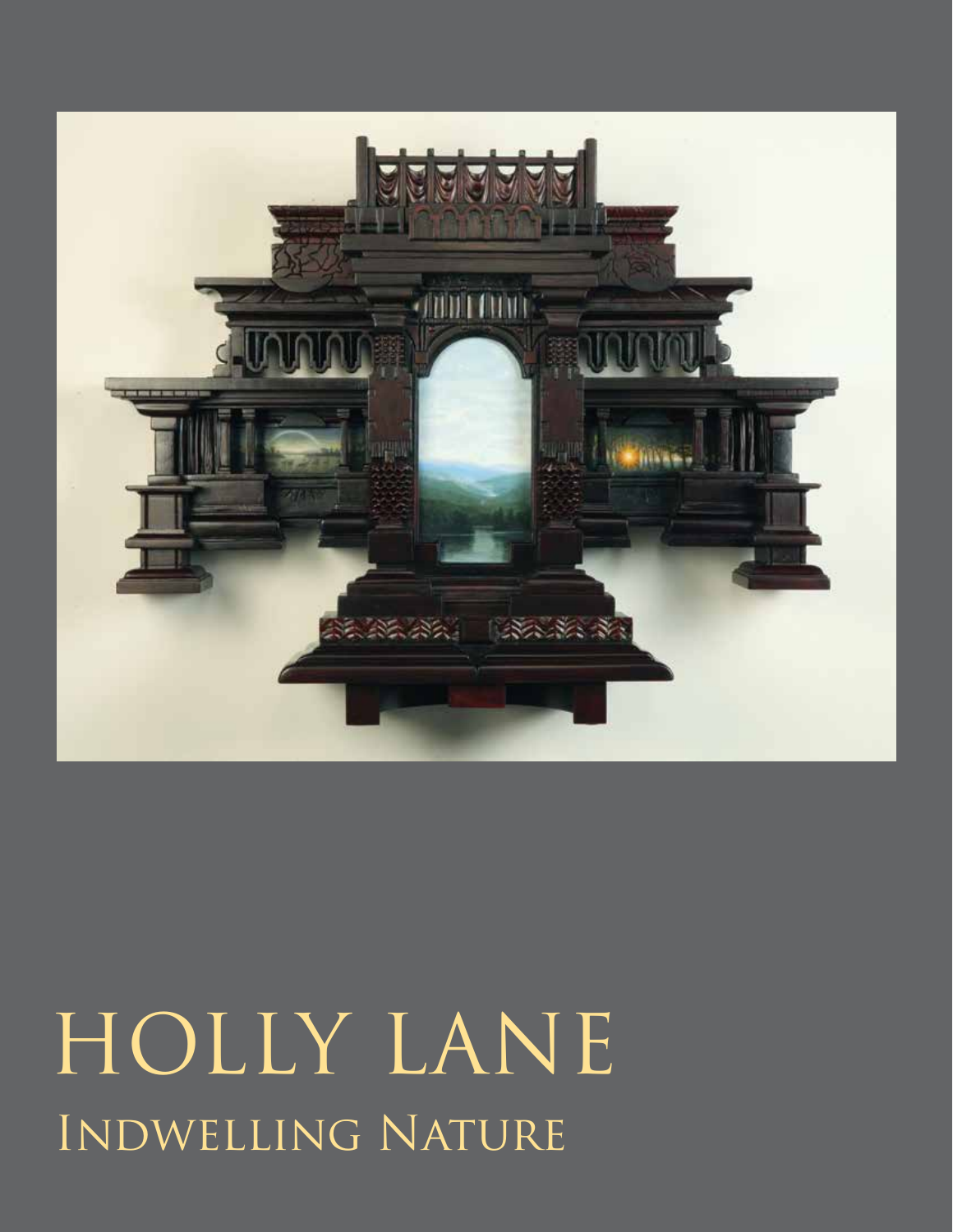Indwell— To be permanently present in someone's soul or mind.

Encountering Holly Lane's artwork will stop you in your tracks because you won't have ever seen anything quite like it. It will also stop you because it's exquisitely vivid, dreamlike paintings will find their way to your subconscious and grab you. And, it will stop you because the intricately carved and polished architectural housings, which convey no distinct historical style but are an amalgam of many, will delight your imagination and hold it in awe. Lane, the San Jose artist who envisions and creates these paintings and hand carves their housings, is a bit of a mystic. She has installed a quote from author Henry James' story *Turn of the Screw* on her studio wall:

### "Rooms used by daylight as though they were dark woods …"

For her the line sums up "a mystical transference from interior to exterior, nature to human made environment." This kind of intuitive exchange lies at the heart of Lane's art. Her imaginative interior life enfolds the natural world, unleashing a vibrant flow of ideas, story, and imagery, which blossom forth in the form of drawings and luminous paintings and expands into three-dimensional sculptural form with equal richness and grace.

Lane has made art continuously since childhood. A detour into philosophy during college didn't last, and she returned to art full time, receiving a Master of Fine Arts degree from San Jose State University. In an unusual move, the Art History department also approved her Fine Arts candidacy, with the caveat: "don't try to change her!" They obviously recognized Lane's rare talent and rarer perspective—appreciation for meaningful ornament, pleasure in detail, a refined eye, and myth-driven narrative subject matter very different from the general focus of contemporary artists of the later 1980s. Early fifteenth century artists like Jan Van Eyck or Dutch artist Hieronymus Bosch might be more comparable, because like them, Lane is a storyteller who employs both symbolic and metaphorical language in service of her work.

The concept of extending her artwork outwards into the frame by way of embellishment first came to Lane while she was an undergraduate at college. She began by tracing a repeating pattern onto a thin wood frame and carving it. She had no formal training in this process (and still does not), but with books and inspirational museum visits she taught herself how to do it.





# HOLLY LANE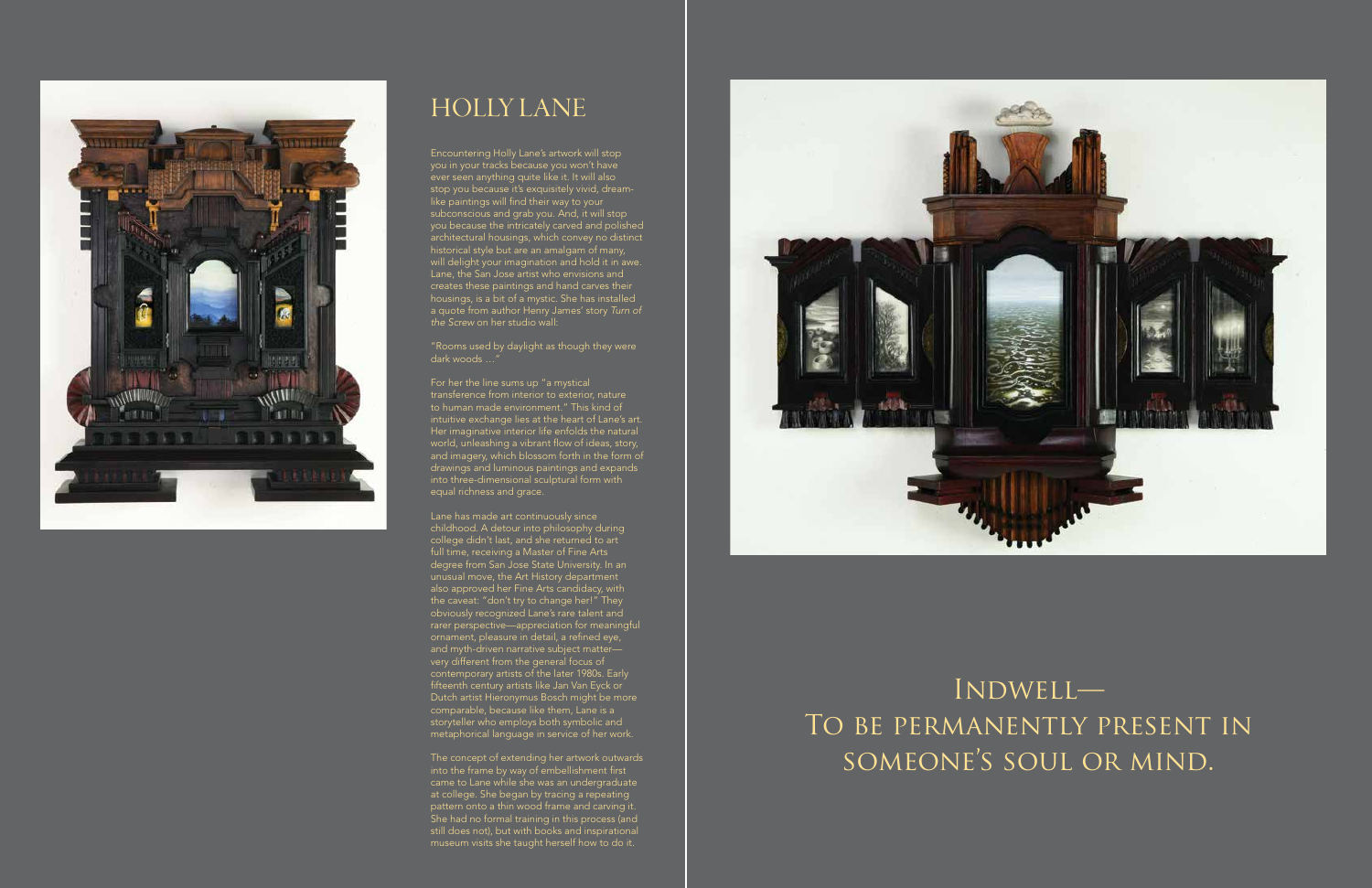

## **HOLLY LANE**

From that simple beginning she has gone on to fashion the elaborately ornamented architectural mansions that support and amplify her paintings. With conscious intent, she has reimagined the relationship of a painting to its frame. No longer a simple dividing line between the art and wall, or a hanging apparatus, the structure becomes "a conceptual or formal elaboration" of its accompanying images, or "like a body that houses and expresses the mind."

Although Lane ultimately gave up the study of philosophy in favor art, its concerns and questions are still very much alive for her. The elemental issues—the nature of being,

Lane's purposeful approach directs each step of her process. When beginning a piece, she may start with either painting or wood, but each will inform the other along the way. Before carving, she works out plans on graph paper in beautifully elaborated drawings. These detailed and to-scale renderings allow her to take measurements from the drawing, transfer the finished design to wood, and also make a record of each work. Her eclectic vocabulary of ornament references a range of architectural styles and each of her miniature turrets, columns, cornices and friezes, accentuated with beading, spirals or foliage motifs, is meticulously worked by hand to a velvety finish. Numerous sketchbooks supply her with countless drawing ideas to choose from. She makes a pastel color study of each image she selects before painting with acrylic, and tests wood stain and varnish color in additional painted studies to gauge the effects of various combinations.

what has meaning, the sacred, mythology and its place in our relationship to the world are all reflected in her work. For example, *Indwelling* (2014), speaks to the unequivocal human bond to nature. As she says "we indwell nature and nature indwells us." Three ethereal landscapes illuminate this idea: the setting sun streams through the forest (the place of quest for wisdom seekers), a misty arc shelters a quiet herd of deer (symbol for the soul) at dusk, and a hushed, watery landscape projects a sense of the sacred that only nature can give. The palpable earth spirits she envisions stand honored and secure parpagne data, spints and entirely stand networked and secare<br>within a rich and protective housing of columns, drawn curtains and balustrades.

More an illuminated sculpture than painting, her work *Four Consolations* (2015), recalls elaborate medieval altarpieces that open to reveal holy beings within. Instead of portraits of saints, four sparkling vignettes are revealed. Each one depicts an experience that provides consolation—those apparently insignificant events that give us respite from our troubles. Lane has chosen trees and music, touching animals and distant vistas, all of which resonate with intuited truth. The elaborately carved structure into which she has set the vignettes plays like a visual symphony. Each passage—from the detailed, golden entablature complete with clouds, to the dark, sturdy rectangular body with its gem-like illuminations secreted behind doors encrusted with quilling (ornamental patterns comprised of tightly spiraled strips of paper), and finally, to its range of supporting moldings and burgundy-toned ornamentation—come together as a beautifully orchestrated



### whole.

Although *Four Consolations* stands as a prime example of Lane's astonishing avenue of expression, each work is, in its own way, an equal. Every variation (like the fine graphite drawings of *Gentle Muse*, 2010, or *Unfoldment*, 2015, for example) is impeccably conceived and crafted. Another work, *After the Storm* (2012), dances with exuberant and fanciful detail, enhanced by small silver clasps attached to its intricately carved doors, and a forest of turrets crowning its roof, in a multi-layered, cathedral-like structure. Whimsical and<br>mysterious animal paintings flank an arch-crowned miniature mysterious animal paintings flank an arch-crowned miniature vista that draws us in. Remarkably, such ambitious edifices never overtake the paintings, which are suffused with light and hold our gaze in a fine balance.

Inevitably, Lane's attraction to woodworking led to an exploration of sculpture for its own sake. The same revelatory carving of *After the Storm* also imbues her imposing eight-foot gilded sculpture, *Forest Lustration by the River Lethe* (2011). Its height and golden finish recall an ancient temple, or with its different stages, a Buddhist stupa. Lane has constructed it as a monument in the form of a water purification ceremony (lustration), to the River Lethe, ruled by the goddess of forgetfulness. According to Greek mythology, one must drink from the river of forgetfulness at death in order to come back to another life. At its highest platform she places a single deer standing among a grove of trees. Looking up in anticipation, it waits for a dove to pour out the water of Lethe. In an allegory that joins the ancient world to the present, Lane reveals

nature as provider of a place to forget daily concerns, where resentments and painful events from the past can drop away. In contrast, her diminutive gilded sculpture *Cubiculum* (2014), references a sacred room found in early Christian catacombs. Inverting the expected space, she carves perfect fan vaults into its small square interior. Instead of big and high, one looks michts small square lifterior. Instead of sig and mg.r, one is<br>downwards into it. Lane describes it as "hand-held loftines a little piece of loftiness that you can take with you."

Although essentially a combined product of painting and woodcarving, Holly Lane's incomparable work is not precisely either one, but a dynamic synergy all its own. In the way of a Renaissance woman, her work draws from the history of art and architecture, the natural world, philosophy, mythology, and psychology. Out of the flow of her intuitive, conceptual, and highly skilled processes, lasting many weeks or months, a singular expression of her own invention arises. Like every creative endeavor, once manifest in the world it begins to take on a life of its own, often different from what the artist imagined or intended. Lane recognizes this as a revelatory gift of her own completed works, and is moved when she discovers something entirely new and unsuspected coming back to her from a finished piece. We are also moved, and more than fortunate that she freely shares her brilliance and artistry with us.

Helaine Glick, Independent Curator

Encountering Holly Lane's artwork will stop you in your tracks because you won't have ever seen anything quite like it. It will also stop you because it's exquisitely vivid, dreamlike paintings will find their way to your subconscious and grab you. And, it will stop you because the intricately carved and polished architectural housings, which convey no distinct historical style but are an amalgam of many, will delight your imagination and hold it in awe. Lane, the San Jose artist who envisions and creates these paintings and hand carves their housings, is a bit of a mystic. She has installed a quote from author Henry James' story *Turn of the Screw* on her studio wall:

"Rooms used by daylight as though they were dark woods …"

For her the line sums up "a mystical transference from interior to exterior, nature<br>to human made environment." This kind of to human made environment." This kind of intuitive exchange lies at the heart of Lane's art. Her imaginative interior life enfolds the natural world, unleashing a vibrant flow of ideas, story, and imagery, which blossom forth in the form of drawings and luminous paintings and expands into three-dimensional sculptural form with equal richness and grace.

Lane has made art continuously since childhood. A detour into philosophy during college didn't last, and she returned to art full time, receiving a Master of Fine Arts degree from San Jose State University. In an unusual move, the Art History department also approved her Fine Arts candidacy, with<br>the caveat: "don't try to change her!" They the caveat: "don't try to change her!" They obviously recognized Lane's rare talent and rarer perspective—appreciation for meaningful ornament, pleasure in detail, a refined eye, and myth-driven narrative subject matter very different from the general focus of contemporary artists of the later 1980s. Early fifteenth century artists like Jan Van Eyck or Dutch artist Hieronymus Bosch might be more comparable, because like them, Lane is a storyteller who employs both symbolic and metaphorical language in service of her work.

The concept of extending her artwork outwards into the frame by way of embellishment first came to Lane while she was an undergraduate at college. She began by tracing a repeating pattern onto a thin wood frame and carving it. She had no formal training in this process (and still does not), but with books and inspirational museum visits she taught herself how to do it.